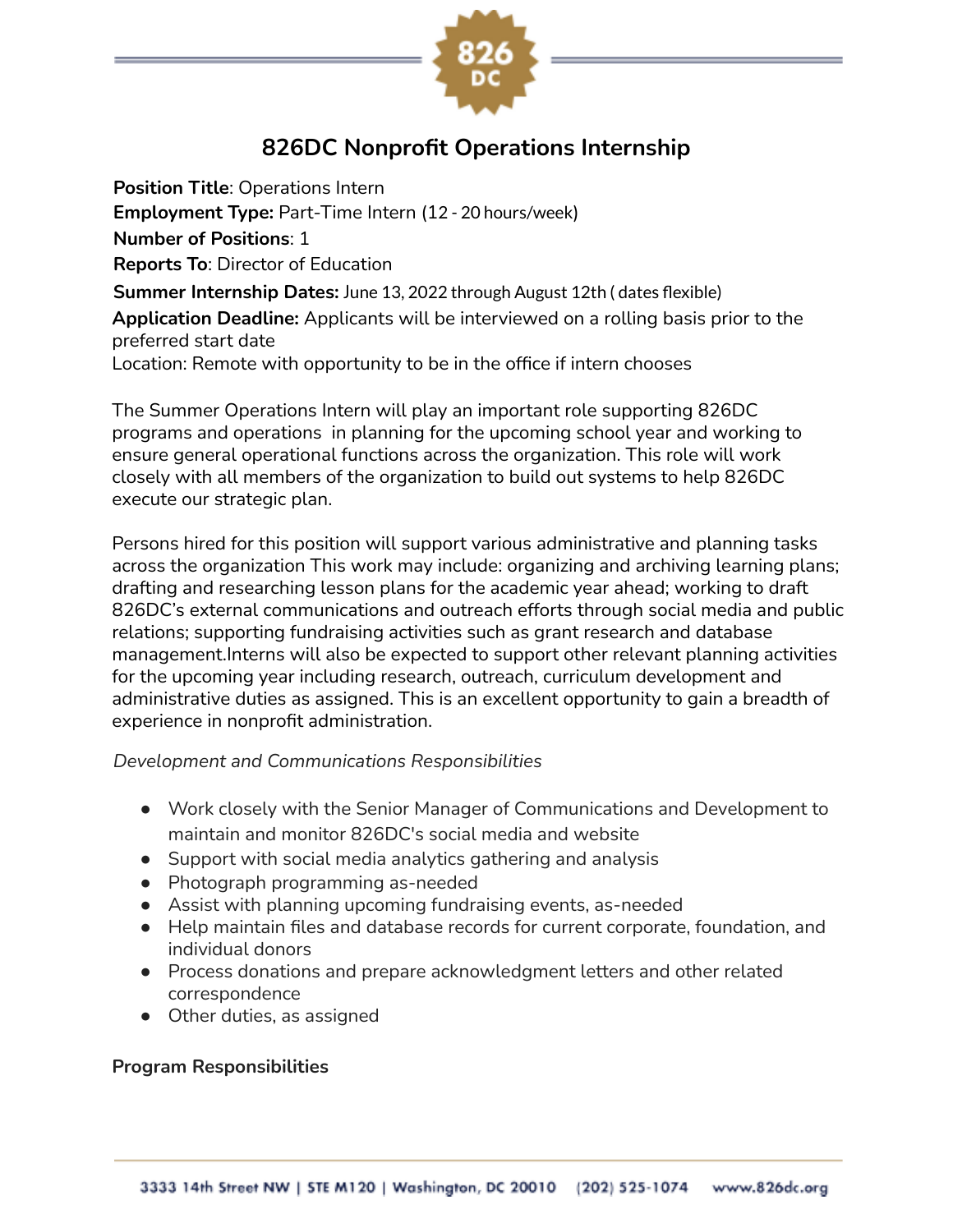

- Support the research and development of programming lesson plans and curriculum.
- Support the research and development of programming, project sustainability and resource documents.
- Support execution of 826DC's strategic planning and programmatic growth goals.
- Support 826DC's volunteer operations through outreach and data management
- Support 826DC's program design through accurate collection and input of student involvement data.
- Write appropriate and relevant content for 826DC's blog and website, as requested.
- Under direction of the staff, reach out to families, schools, teachers, and community organizations about our programming via direct outreach, phone, and email.

## **General Administration Responsibilities**

- Support the reporting practices of 826DC's strategic plan as appropriate.
- Support the development, collation, and distribution of board-related materials as appropriate.

### **Expectations**

- Be able to work independently to meet deadlines while also maintaining flexibility and adaptability
- Take direction from others and be willing to learn, but know that you are also welcome to offer your own ideas and recommendations
- Ask for help, support, and resources when you need them and speak up early when you encounter or anticipate an issue
- Be comfortable working with and writing about diverse groups of people
- Follow 826DC's [COVID-19](http://bit.ly/StayingSafe826DC) safety quidelines so that we can keep 826DC a place in which everyone can safely work, learn, and grow

## **Qualifications**

- =Proficiency in Google Suite and Adobe Suite
- Proficiency general spreadsheet and/or database work
- Excellent verbal and written communication skills, with an eye for details
- Experience or strong interest in nonprofit and/or education work
- Proven ability to organize and prioritize work with minimal supervision
- Aligned with DC government's guidance, 826DC requires proof of COVID-19 vaccination for all interns, including the person hired for this role
- Spanish language skills are not required, but a definite plus